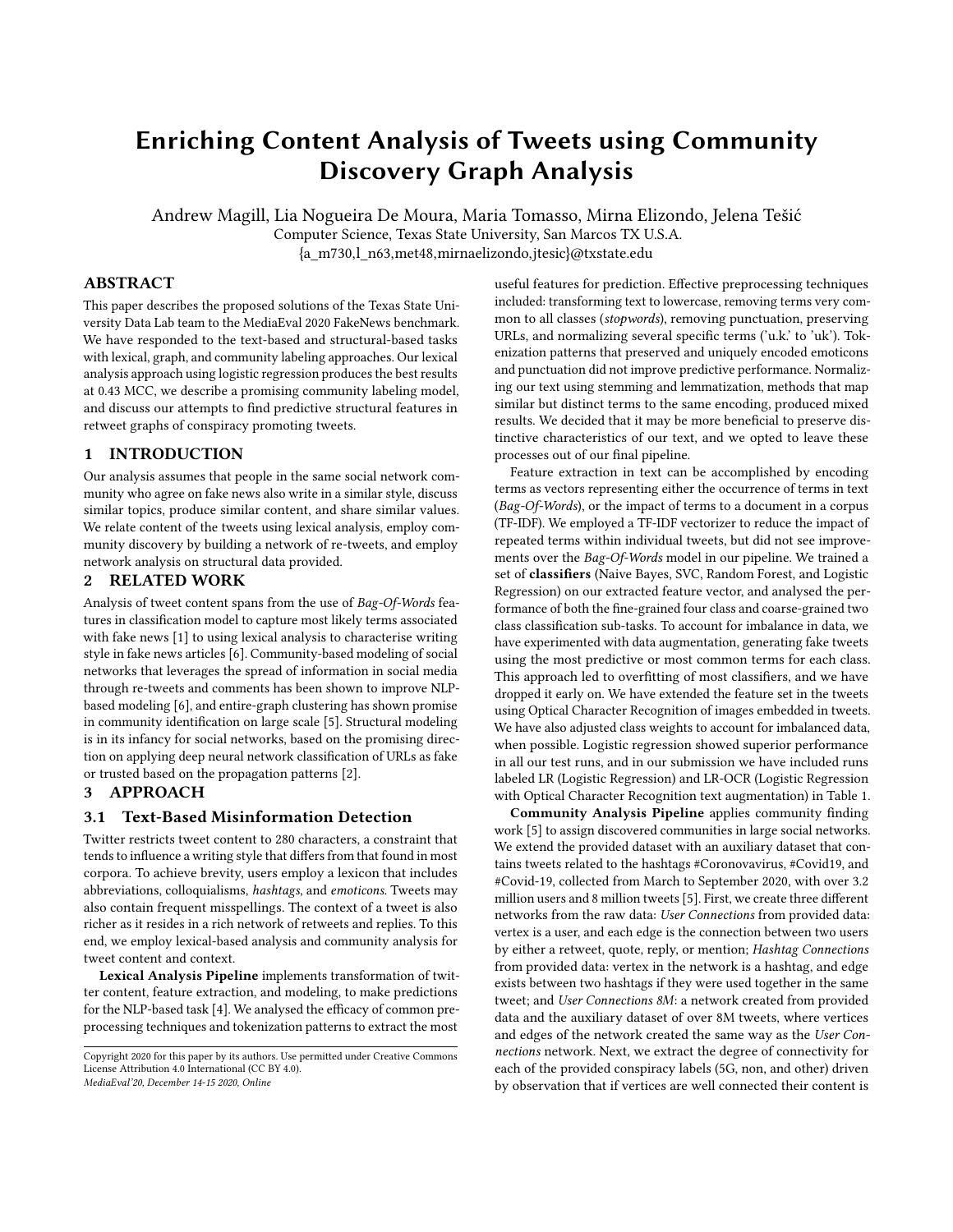similar. We employ the Louvain Community discovery method to discover communities in all three networks, and apply to specific tweets information from each network analyzed [\[5\]](#page-2-2). We labeled each community with one of the three conspiracy categories (5G, non, other), based on majority of the labels for that community associated with the tweet label. If we found a community where 5G labels are larger than non or other, we will use 5G label to assign the label to unlabeled tweets in that community. These assignments were done based on the combination of communities found in all three networks. Tweets that did not belong to any community, or belonged to a community with tweets strictly originating from the test dataset, were assigned based on their degree of connectivity, and the remaining were assigned as Unknown. Many unknowns were found because a large number of tweets did not have any connections with other users in the given datasets (no retweets, replies, quotes, mentions, or hashtags). The community discovery approach can be useful for datasets where the users are well connected to each other, as shown in runs labeled as CL in Table [1.](#page-1-0) Fusion Run for both methods is labeled LR-CL in Table [1:](#page-1-0) it implements simple fusion algorithm: for all tweets where confidence for LR is under certain threshold, CL label is used. Details are described in Sec. [4.](#page-1-1)

#### 3.2 Structure-Based Misinformation Detection

Standard summary statistics for graphs are used here as feature vectors. We extract 19-dimensional feature vector from each provided graph adjacency matrix using 'igraph' R package, and the dimensions represent: number of nodes, number of edges, diameter of the graph, mean distance, edge density, reciprocity, global transitivity, local transitivity, number of triangles, mean in-degree, maximum in-degree, minimum in-degree, mean out-degree, maximum out-degree, minimum in-degree, mean total degree, maximum total degree, and minimum total degree. Feature vectors are normalized and fed into a series of python scikit-learn classifiers: (1) Decision tree with no maximum depth and the Gini impurity or entropy criterion; (2) Linear discriminant analysis (LDA) with SVD, LSQR, and LSQR plus shrinkage, and (3) Naive Bayes. An 80/20 train/test split of the development data was used to train the models. Each classifier was trained for coarse classification and 4 way fine classification.

## <span id="page-1-1"></span>4 RESULTS AND ANALYSIS

Text-Based Misinformation Detection: for each of the coarsegrained and fine-grained classifications the team has submitted one run of predictions from our community labeling model, two runs from our lexical analysis pipeline, and one run combining the two approaches, for a total of eight sets of predictions. Table [1](#page-1-0) summarizes our returned test set results, and our own evaluations on the development set using the provided ground truth labels. Lexical Analysis Pipeline using logistic regression produces the highest MCC for both classification subtasks. Note that OCR text augmentation does not improve the MCC on test set, even as it shown improvements for multi-class subtask for development set.

Community Analysis Pipeline only run does not achieve high MCC on test set, but it does contribute to comparable MCC on test set (0.363), and higher precision, and comparable recall and accuracy on development set. We ran out of time to implement meaningful fusion of lexical and community runs. Internal analysis

MediaEval'20, December 14-15 2020, Online A.Magill, L.N.De Moura, M.Tomasso, M.Elizondo, J.Tešić

<span id="page-1-0"></span>

| <b>Evaluation Set</b> |        | <b>Test</b> | Development |       |        |       |  |  |
|-----------------------|--------|-------------|-------------|-------|--------|-------|--|--|
| Run                   | Model  | MCC         | <b>MCC</b>  | Prec  | Recall | Acc   |  |  |
| 001                   | LR     | 0.397       | 0.457       | 0.562 | 0.545  | 0.760 |  |  |
| 002                   | LR-OCR | 0.363       | 0.465       | 0.599 | 0.565  | 0.767 |  |  |
| 003                   | CL.    | 0.081       | 0.170       | 0.388 | 0.229  | 0.281 |  |  |
| 004                   | LR-CL  | 0.363       | 0.442       | 0.462 | 0.430  | 0.725 |  |  |
| 011                   | LR     | 0.436       | 0.516       | 0.780 | 0.737  | 0.862 |  |  |
| 012                   | LR-OCR | 0.428       | 0.499       | 0.769 | 0.732  | 0.854 |  |  |
| 013                   | CL.    | 0.091       | 0.219       | 0.604 | 0.615  | 0.748 |  |  |
| 014                   | LR-CL  | 0.091       | 0.244       | 0.613 | 0.631  | 0.743 |  |  |

Table 1: Multi-class (runs 001 - 004) and coarse (runs 011 - 014) textbased information detection scores for test run return by benchmark (MCC), and development set released ground truth (MCC, Precision, Recall, Acc). Model abbreviations: LR for logistic regression; LR-OCR for logistic regression w OCR; CL for community labeling; LR-CL for fusion run.

showed that number of tweets that are isolated from the network degrades the performance of community based approach.

<span id="page-1-2"></span>

| <b>Evaluation Set</b> |                  | <b>Test</b> | Development |       |        |       |  |
|-----------------------|------------------|-------------|-------------|-------|--------|-------|--|
| Run                   | Model            | <b>MCC</b>  | <b>MCC</b>  | Prec  | Recall | Acc   |  |
| 101                   | NB               | 0.0116      | 0.176       | 0.469 | 0.423  | 0.691 |  |
| 102                   | LDA-SVD          | 0.0124      | 0.060       | 0.387 | 0.356  | 0.707 |  |
| 103                   | <b>LDA-LSORS</b> | $-0.0145$   | 0.057       | 0.398 | 0.351  | 0.711 |  |
| 104                   | DT-gini          | $-0.0288$   | 0.048       | 0.356 | 0.356  | 0.572 |  |
| 105                   | LDA-LSOR         | 0.0124      | 0.049       | 0.375 | 0.354  | 0.702 |  |
| 111                   | NB               | $-0.0014$   | 0.158       | 0.581 | 0.576  | 0.859 |  |
| 112                   | LDA-LSOR         | 0.0327      | 0.070       | 0.579 | 0.516  | 0.896 |  |
| 113                   | <b>LDA-SVD</b>   | 0.0327      | 0.070       | 0.579 | 0.516  | 0.896 |  |
| 114                   | DT-gini          | 0.0068      | 0.015       | 0.507 | 0.508  | 0.809 |  |
| 115                   | DT-entropy       | $-0.0481$   | 0.017       | 0.508 | 0.509  | 0.811 |  |

Table 2: Multi-class (runs 101 - 105) and coarse (runs 111 - 115) structure-based detection scores for test run return by benchmark (MCC), and development set released ground truth (MCC, Precision, Recall, Acc). Model abbreviations: NB for Naïve Bayes; LDA for linear discrimination analysis; SVD for singular value decomposition; LSQR for least square; LSQRS for least square shrinkage; DT-gini for decision tree with Gini index; DT-entropy for decision tree with entropy.

Structure-Based Misinformation Detection runs are reported in Table [2,](#page-1-2) where the highest overall MCC on the test set was 0.0327 for LDA based coarse classifiers. There is not enough information to mine in the provided structure data to capture meaningful relations, as some of the runs produce MCC lower than random. Note that proposed community-based network produces higher MCC scores (Table [1\)](#page-1-0) alone as it takes into account hashtags, retweets, and community discovery over larger corpora.

### 5 DISCUSSION AND OUTLOOK

Lexical based analysis produced the highest MCC score on the test set. Our community discovery method showed some promise in the fusion approach with increased precision. Community-based and structure-based methods will likely contribute more if we consider conspiracy vs non-conspiracy classification, as recent work has shown different dispersion patterns regardless of the conspiracy topic [\[3\]](#page-2-5). Next steps are refined fusion approach and use of community-based scores as features for structure-based approach.